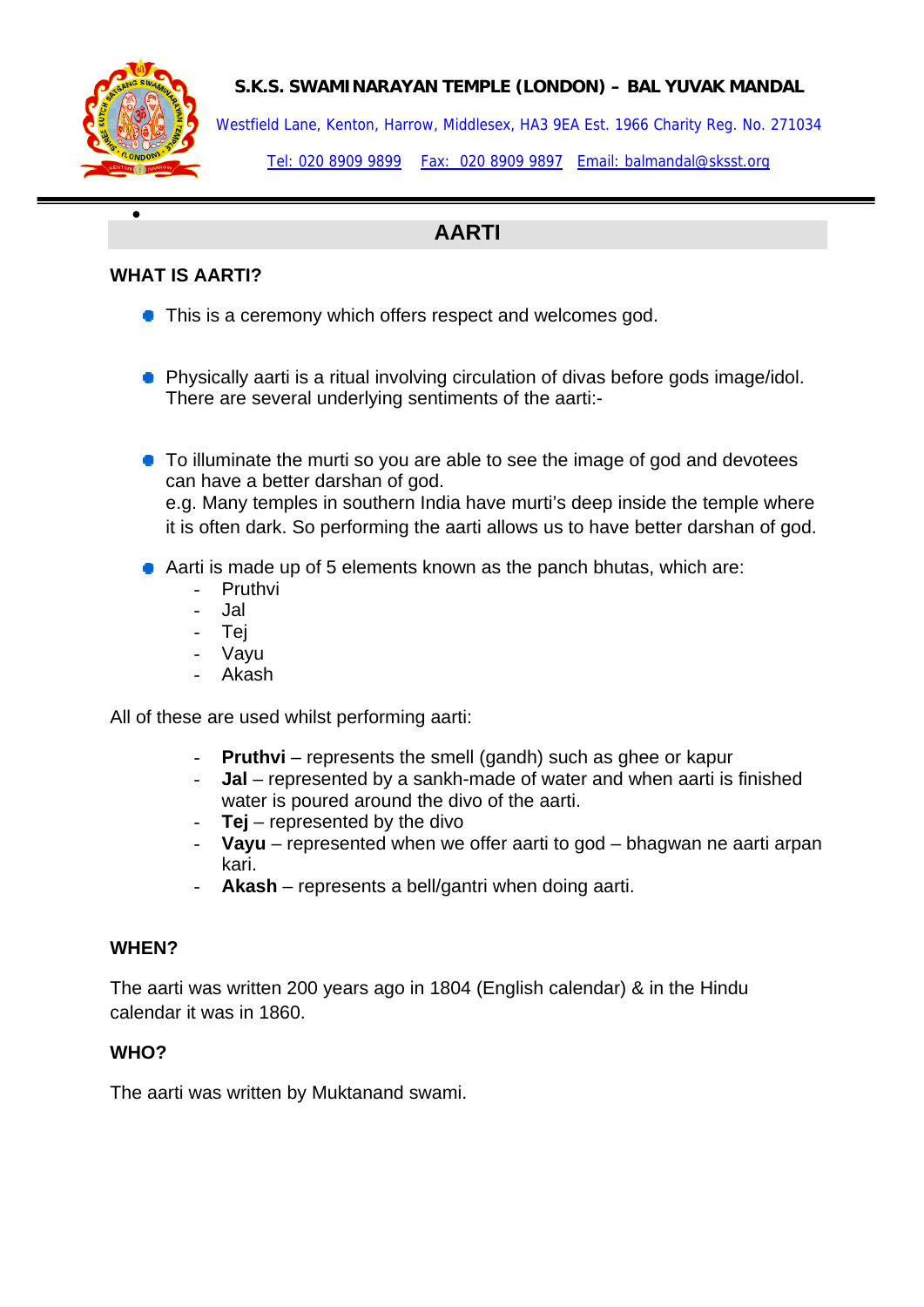

**S.K.S. SWAMINARAYAN TEMPLE (LONDON) – BAL YUVAK MANDAL** 

Westfield Lane, Kenton, Harrow, Middlesex, HA3 9EA Est. 1966 Charity Reg. No. 271034 Tel: 020 8909 9899 Fax: 020 8909 9897 Email: balmandal@sksst.org

#### **WHERE?**

It was first sung and written in a village in India called KALVANI.

## **WHY?**

Before the time of the Uddhav sampradaya there were aarti's being sung at the different temples e.g. at Ram mandir – Ram bhagwan's aarti was being sung, at Krishna mandir – Krishna bhagwan's aarti was being sung etc. So in the same way Muktanand Swami wrote a standardised aarti for the Uddhav sampradaya when he realised that Swaminarayan Bhagwan was the supreme almighty god.

## **Types of aarti?**

- **Mangla Aarti** performed before sunrise to wake up Swaminarayan Bhagwan.
- **Shangar Aarti** performed in the morning after sunrise for dressing up Swaminarayan Bhagwan.
- **Rajbhoga Aarti** performed at noon for offering of food to Swaminarayan Bhagwan.
- **Sandhya Aarti** performed in the evening during sunset after all daily activities are complete.
- **Shayan Aarti** performed at night before preparing Swaminarayan Bhagwan for bed.

Depending on the type of temple not all of these aarti's are performed such hari mandirs e.g. our temple. We only do 2 of the 5 aarti's in this temple the shangar aarti and sandhya aarti. All 5 of these aarti's can be done in shikar bhandh mandirs such as Bhuj, Ahmedabhad, Vadtal etc.

#### **How is aarti done?**

- According to the Vasudev Mahatmya you start from the bottom at the feet and work up towards the head.
- $\bullet$  In total there should be 14 circles in a clockwise direction.
- 4 around the feet